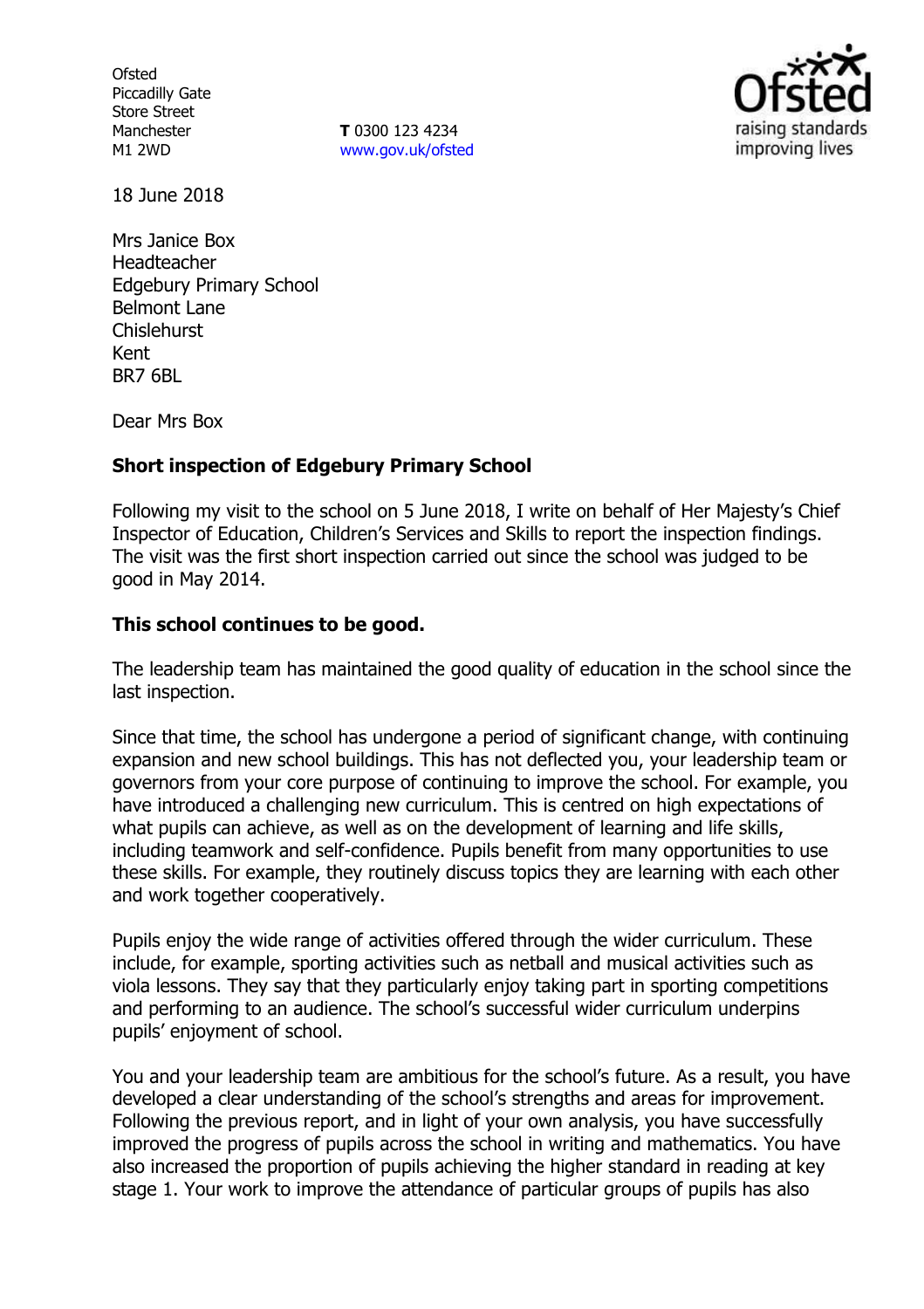

been successful. While the steps you have taken have had a positive impact, you agree that there is still more work to be done.

You and your staff provide a nurturing learning environment for pupils in line with the school's values and vision. Pupils say that everyone is caring at Edgebury. Parents and carers overwhelmingly agree, with one parent saying: 'Staff always have the pupils' wellbeing at the core of everything they do.'

The governing body is determined to continue improving the school. Governors undertake regular monitoring, including visits to school. This effectively supports their understanding of the work of the school. As a result, they know the school well and provide you with effective challenge and support.

### **Safeguarding is effective.**

The leadership team and governors have ensured that all safeguarding arrangements are fit for purpose. You and your leaders have established a strong safeguarding culture, where all staff understand their roles and responsibilities well. Training for staff is up to date, and regular meetings ensure that they have a good knowledge of local issues. Staff know how to recognise the signs that a pupil may be at risk of abuse. Clear processes are in place so that staff know how to report concerns promptly. Leaders swiftly follow up any issues, working well with outside agencies. This enables them to safeguard pupils' welfare effectively.

Records are maintained to a high standard and are checked regularly by you and by governors. Leaders complete all the required checks to ensure that staff and volunteers are suitable to work in the school.

Pupils say that they feel safe in school and understand how to make the right choices to stay safe out of school. The vast majority of parents and all pupils I spoke to agree that behaviour is good at the school. Pupils understand about different forms of bullying, including online bullying. They say that instances of bullying are rare, but if it does happen, they know they can talk to a member of staff, who will sort it out quickly.

## **Inspection findings**

- **Firstly, we agreed to explore how successfully leaders are supporting teachers in** improving boys' writing in key stage 2. This was because, over time, boys have made less progress than girls, and while pupils' attainment in writing was broadly average, it was lower than in reading.
- You and the leadership team have employed a range of strategies to improve writing, especially that of boys. These strategies have included using texts chosen to motivate boys to write and developing the curriculum so that pupils are able to write at length in a range of subjects. For example, pupils made effective use of their writing skills in history to make a comparison between life at the time of the Norman Conquest and during the First World War. You have also given pupils the opportunity to write for a real purpose through their regular contributions to the weekly school newspaper, the 'Edgebury Echo'. Pupils, including boys, say that this inspires them and makes them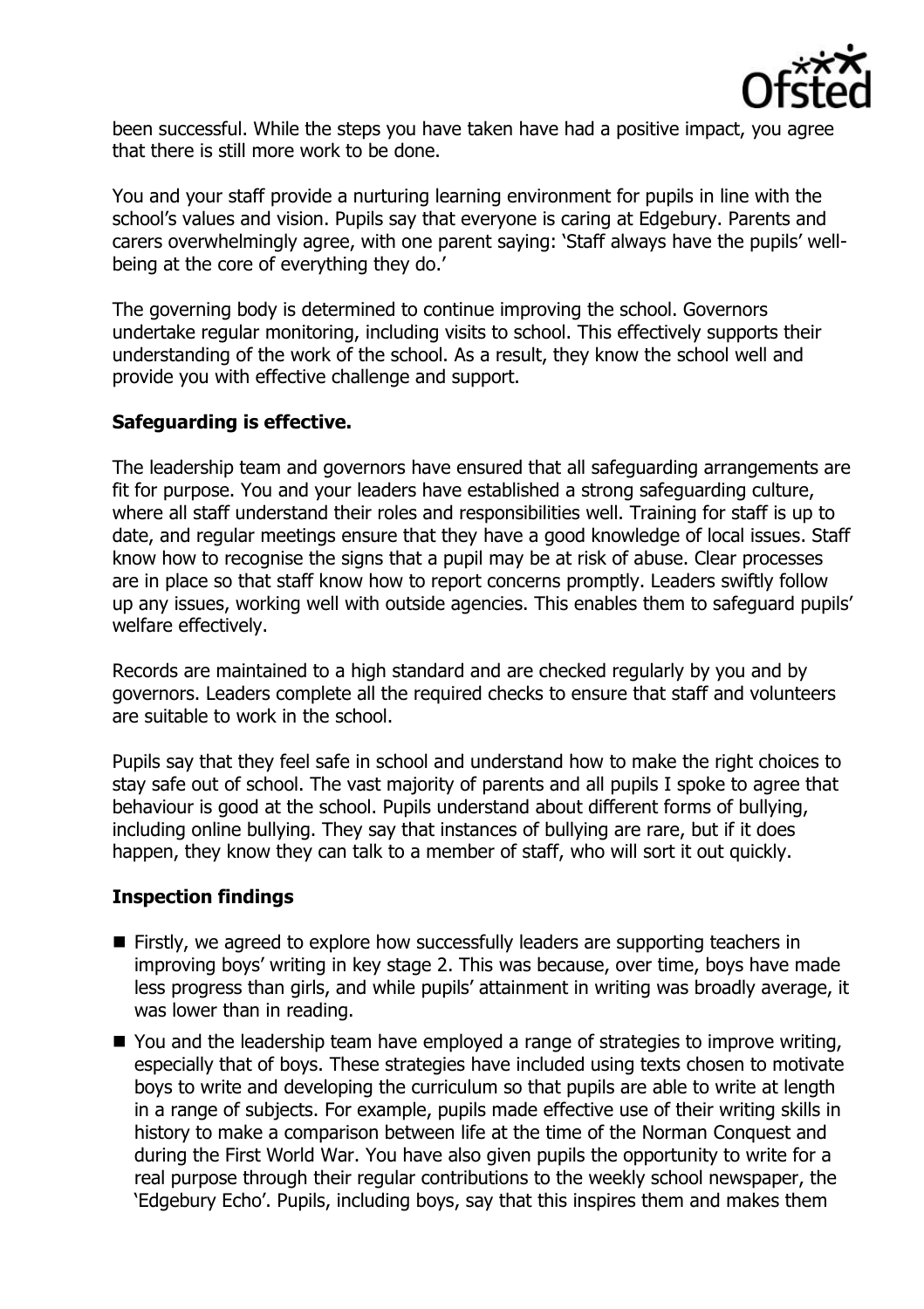

want to write.

- Work in pupils' books, including those of boys, shows that you have been successful in improving the accuracy of pupils' punctuation and grammar when they write at length. Pupils take pride in their work and routinely present their work well. This has contributed well to leaders' efforts to raise standards in writing for all groups of pupils.
- Pupils, including boys, build up their writing skills quickly. Responding to effective teaching, they use a range of techniques, including complex sentences, to capture the reader's interest. As a result, as confirmed by the school's assessment information, boys are making stronger progress within a picture of overall improvement, and the gap between their performance and that of girls is closing.
- Our second line of enquiry focused on how successfully leaders are supporting teachers to raise pupils' achievement in mathematics at key stage 2. In 2017, although Year 6 pupils' attainment was broadly average and an above-average proportion attained the high standard, it should have been even higher given their starting points. Middle-ability pupils made slower progress than others.
- Through their own analysis of pupils' work, leaders have gained a good understanding of how to improve the pupils' progress. You and your team have introduced effective strategies to target gaps in pupils' knowledge. This has resulted in improvements in their fluency with calculations and problem solving. Pupils are now routinely asked to give reasons for their choices when solving problems. For example, teachers encourage pupils to talk about the calculations they use and which methods may be more efficient. This supports pupils, particularly middle-ability pupils, in acquiring a deep understanding of different calculation methods.
- Teachers set work that is progressively more challenging, which gives pupils opportunities to build on previous learning. Additional adults are effective in supporting targeted pupils through careful questioning to check their understanding and further explanations of things they find difficult. As a consequence, as shown by work in pupils' books and the school's assessment information, middle-ability pupils are making stronger progress than was the case in the past.
- The third area we agreed to explore was how successfully leaders have supported teachers in challenging more pupils at key stage 1 to achieve greater depth in reading. This was because over the last two years the proportion of pupils achieving the greater depth standard was below the national average.
- You and your leadership team had identified this issue and introduced effective strategies to secure improvements. Pupils said that they enjoy reading more now because of these new approaches.
- $\blacksquare$  I heard pupils reading with confidence and expression. They mostly read accurately, taking account of punctuation, and were able to infer why characters behaved in the way that they did. However, sometimes pupils were reading books with vocabulary that was too advanced and so struggled to understand the meaning of the text. This limits their progress and, as you agreed, more work is needed to secure consistently good progress in reading.
- The fourth line of enquiry explored the school's work to improve the attendance of